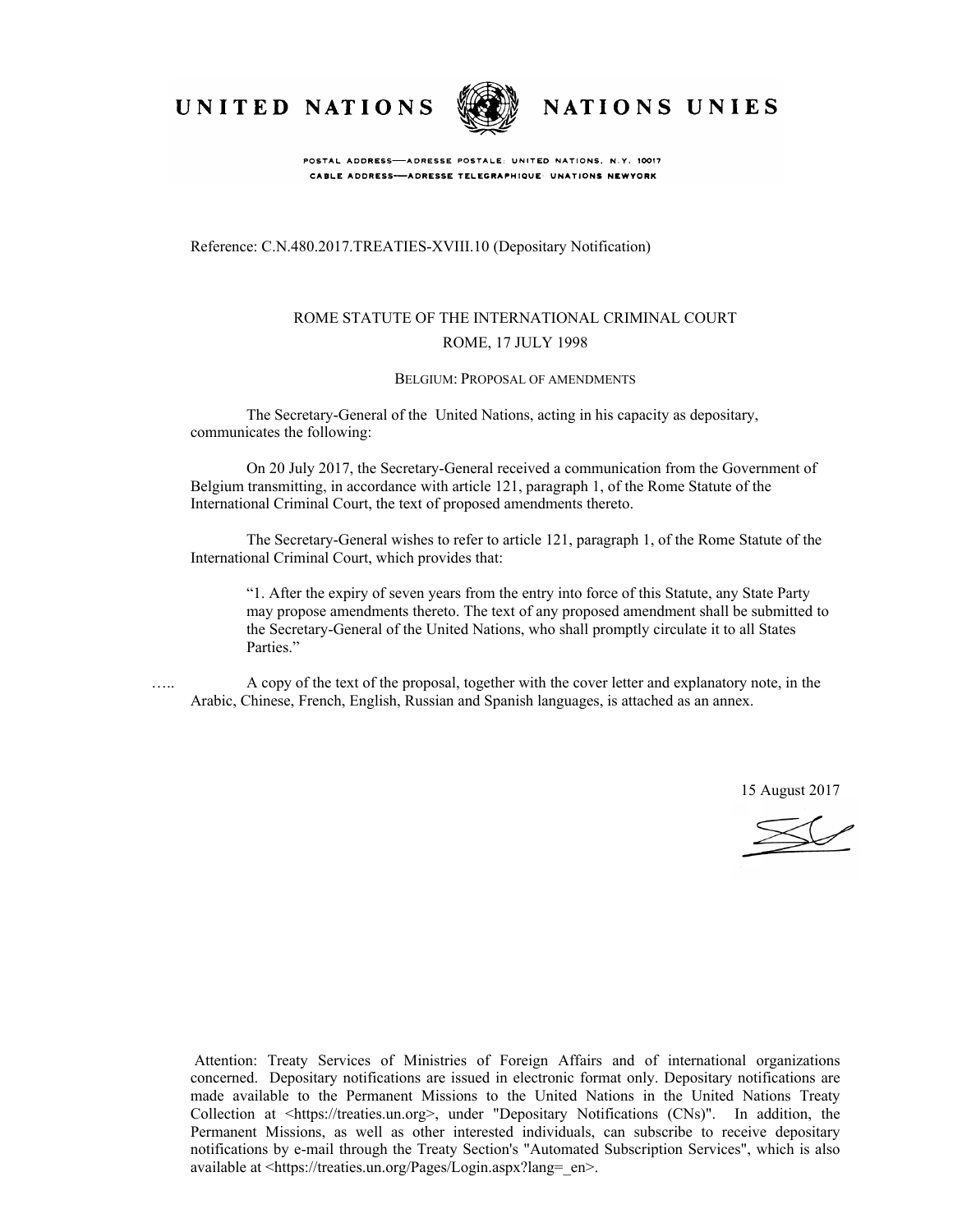# C.N.480.2017.TREATIES-XVIII.10

Annex / Annexe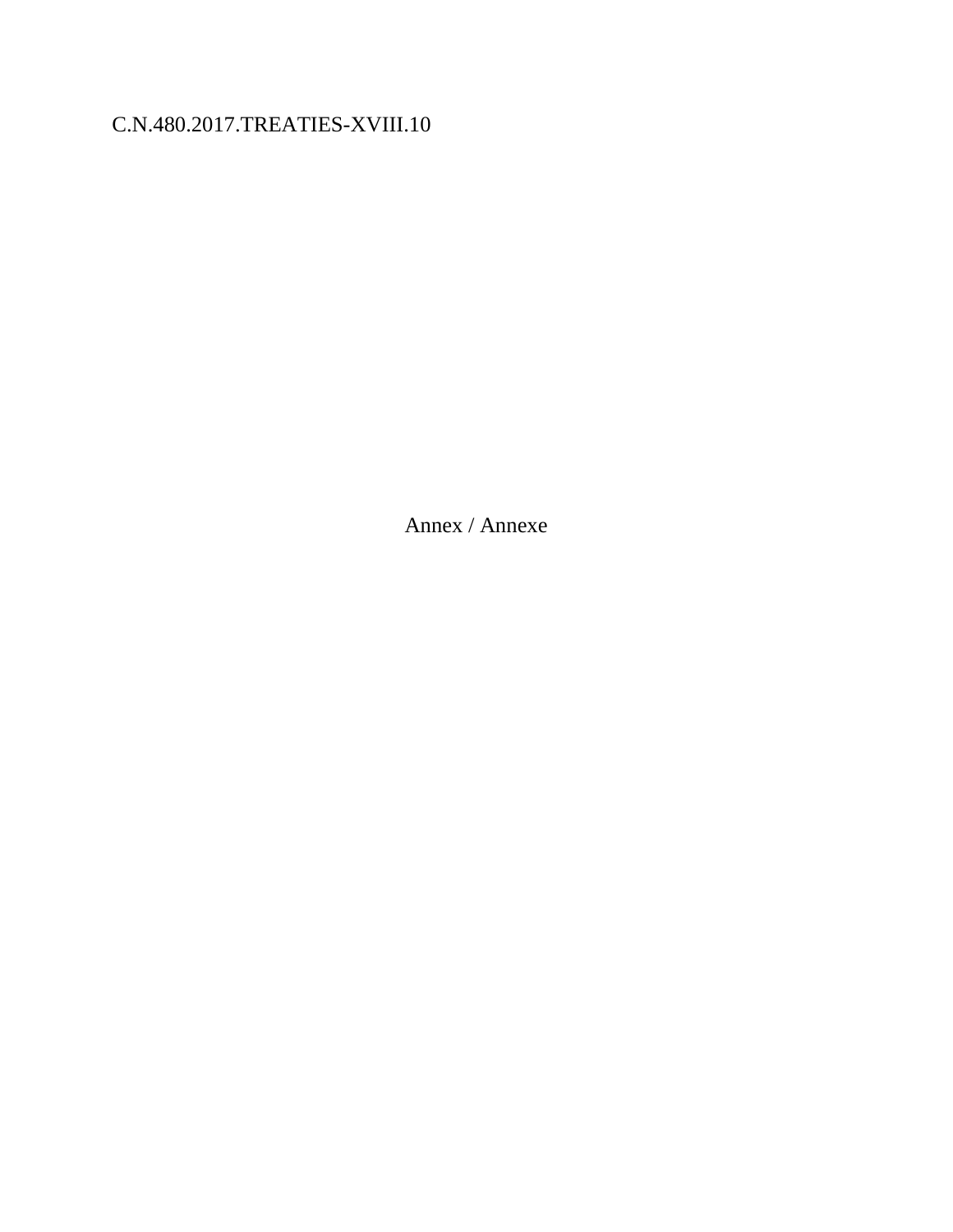نيويورك، 19 متوز/يوليه 2017

صاحب السعادة،

يشرفني أن أقدم التعديلات المقترحة من بلجيكا على المادة ٨ من نظام روما الأساسي للمحكمة الجنائية الدولية.

ووفقا للمادة ١٢١ من النظام الأساسي، سأكون ممتنا لو تفضلتم بتعميم هذه المقترحات على الدول الأطراف.

وتفضلوا بقبول فائق الاحترام،

)الالوميع اارك يسالني ( **دي بيتسويرف** اممثل اللائي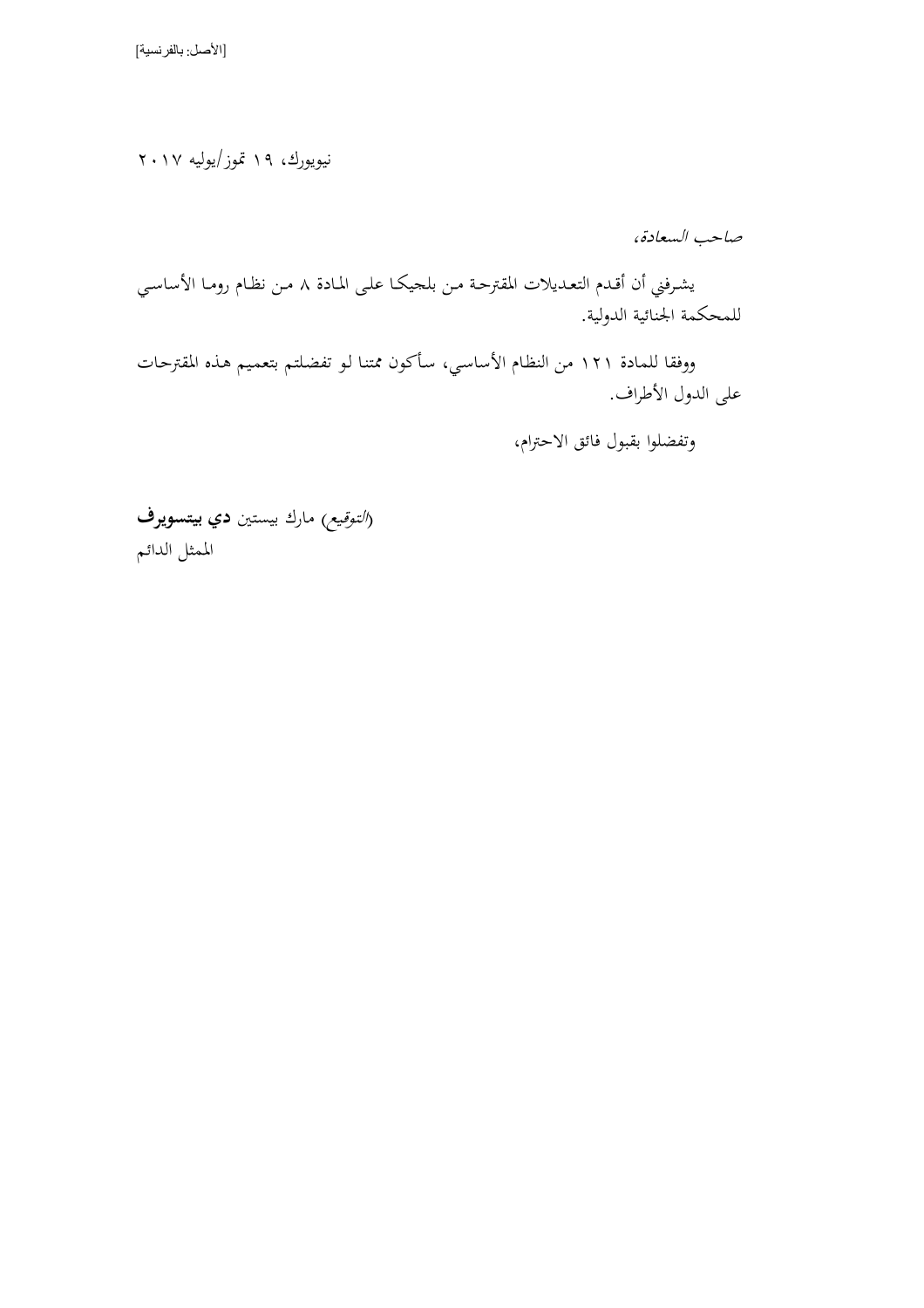**مشروع التعديالت على نظام روما األساسي بشأن جرائم الحرب**

**مقدمة**

تصدف هذه التعديلات إلى إضافة أربع حرائم حرب إلى القائمة الواردة في المادة ٨ من نظام روما الأساسي. وتتعلق كل جريمة من جرائم الحرب هذه باستخدام نوع من الأسلحة التي تسبب معاناة هائلة أو القتل بطريقة عشوائية:

- الأسلحة البيولوجية أو التكسينية
	- الألغام المضادة للأفراد
- الأسلحة التي تـؤدي إلى الإصـابة بشـظايا لا يمكـن كشـفها في جسـم الإنسـان بالأشعة السينية
	- الأسلحة المسببة لعمي دائم للرؤية.

وتستند هذه الجرائم الأربع إلى صكوك دولية تم التصديق عليها على نطاق واسع.

وفي النزاعـات الحاليـة، الـتي نلاحـظ فيهـا استخدام هـذه الأنـواع مـن الأسـلحة، مـن الأهميـة بمكان أن يتسع نطاق اختصاص المحكمة الجنائية الدولية ليشمل استخدام هذه الأسلحة.

وستؤدي إضافة جرائم الحرب الجديدة هـذه في صـك مـن قبيـل نظـام رومـا الأساسـي إلى تعزيـز الإطـار القـانوني الـدولي بينمـا سـيزود أيضـا الضـحايا بـاعتراف رسمـي محـدد بـالجرائم التي يتعرضون لها.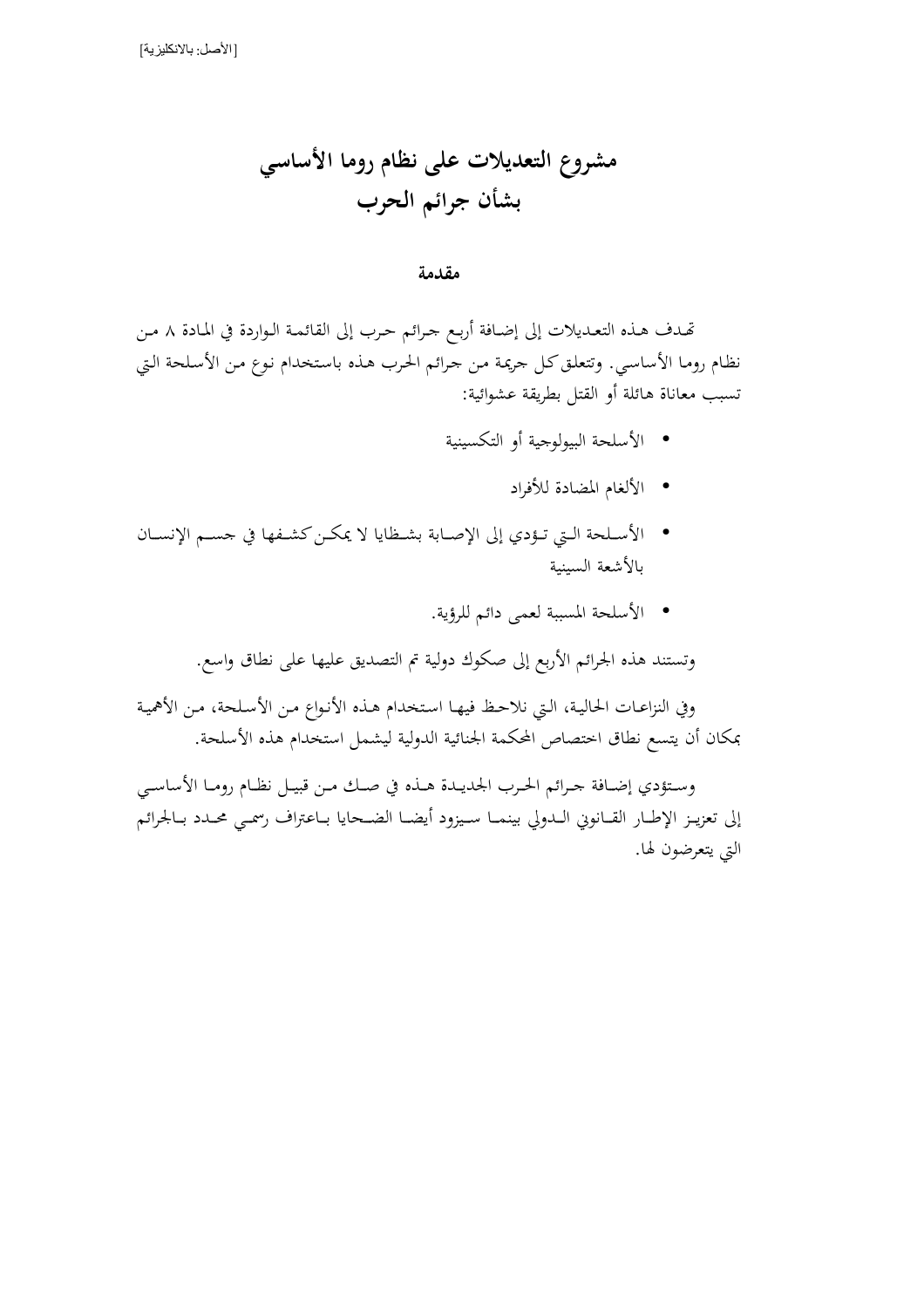**التعديالت على المادة 8 من نظام روما األساسي**

**1 - تضاف بوصفها المادة 2-8 )ب( '27' والمادة 2-8 )ه( '16'**

استخدام الأسـلحة الـتي تسـتعمل العوامـل الجرثوميـة أو غيرهـا مـن العوامـل البيولوجيـة، أو التكسينات، أيا كان أصلها أو طريقة إنتاجها؛

- **2 - المادة تضاف بوصفها 2-8 )ب( '28' والمادة 2-8 )ه( '17'** استعمال الألغام المضادة للأفراد؛
	- **3 - تضاف بوصفها المادة 2-8 )ب( '29' والمادة 2-8 )ه( '18'**

استخدام أسلحة يكون أثرها الأوّلي هو الإصابة بشظايا لا يمكن كشفها في حسم الإنسـان<br>م بالأشعة السينية؛

**4 - تضاف بوصفها المادة 2-8 )ب( '30' والمادة 2-8 )ه( '19'**

استخدام أسلحة ليزرية مصممة خصيصا لتكون وظيفتها القتالية الوحيدة أو إحدى وظائفها القتالية هي إحداث عمى دائم للرؤية غير المعززة، أي للعين المحردة، أو للعين المزودة بأجهزة مصححة للنظر؛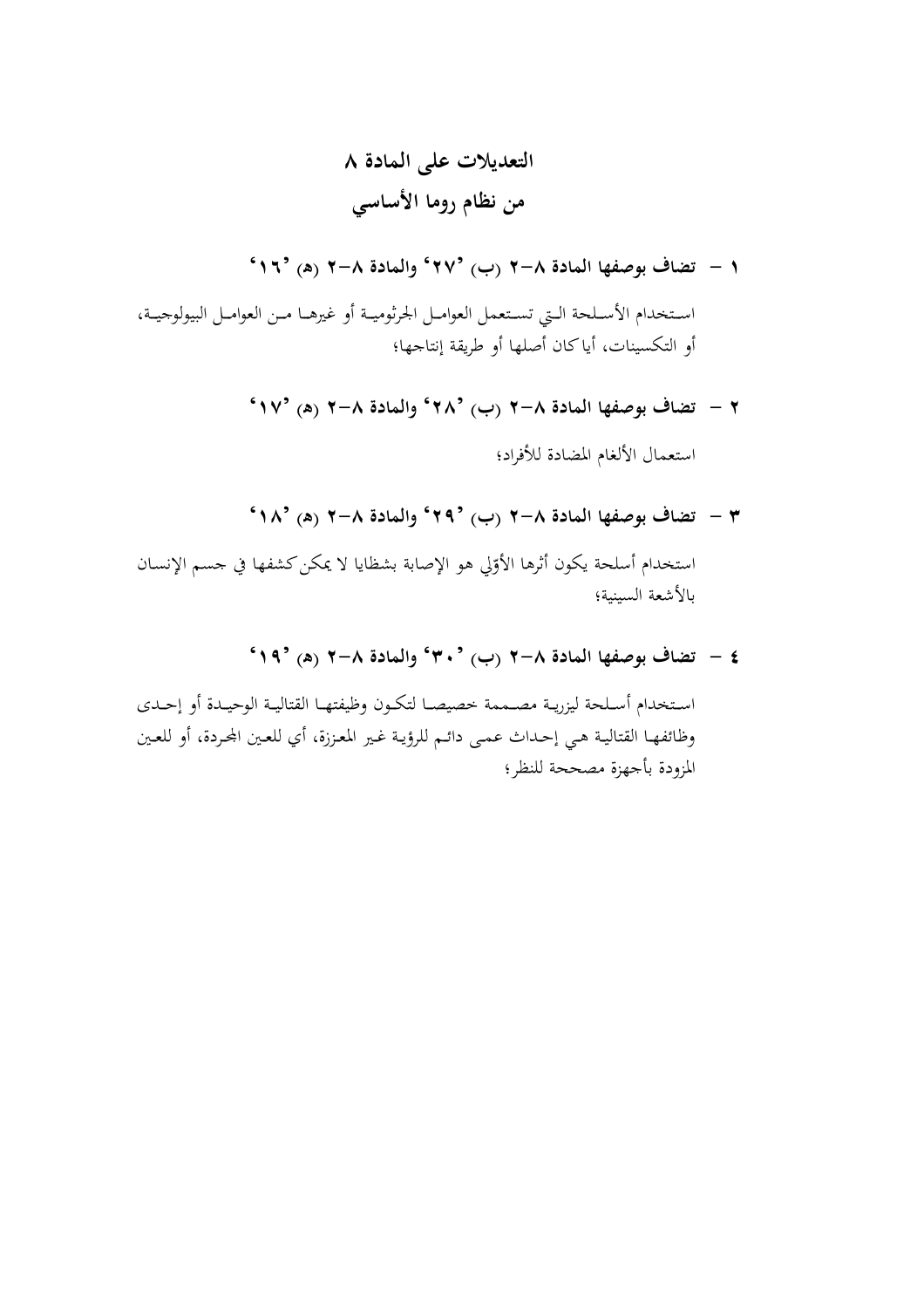## 2017 年 7 月 19 日比利时常驻代表给秘书长的信

谨转递比利时提议的《国际刑事法院罗马规约》第八条修正案。 请根据《规约》第一百二十一条,将这些修正案转发各缔约国为荷。

常驻代表

马克·佩克斯汀·德包茨沃夫(签名)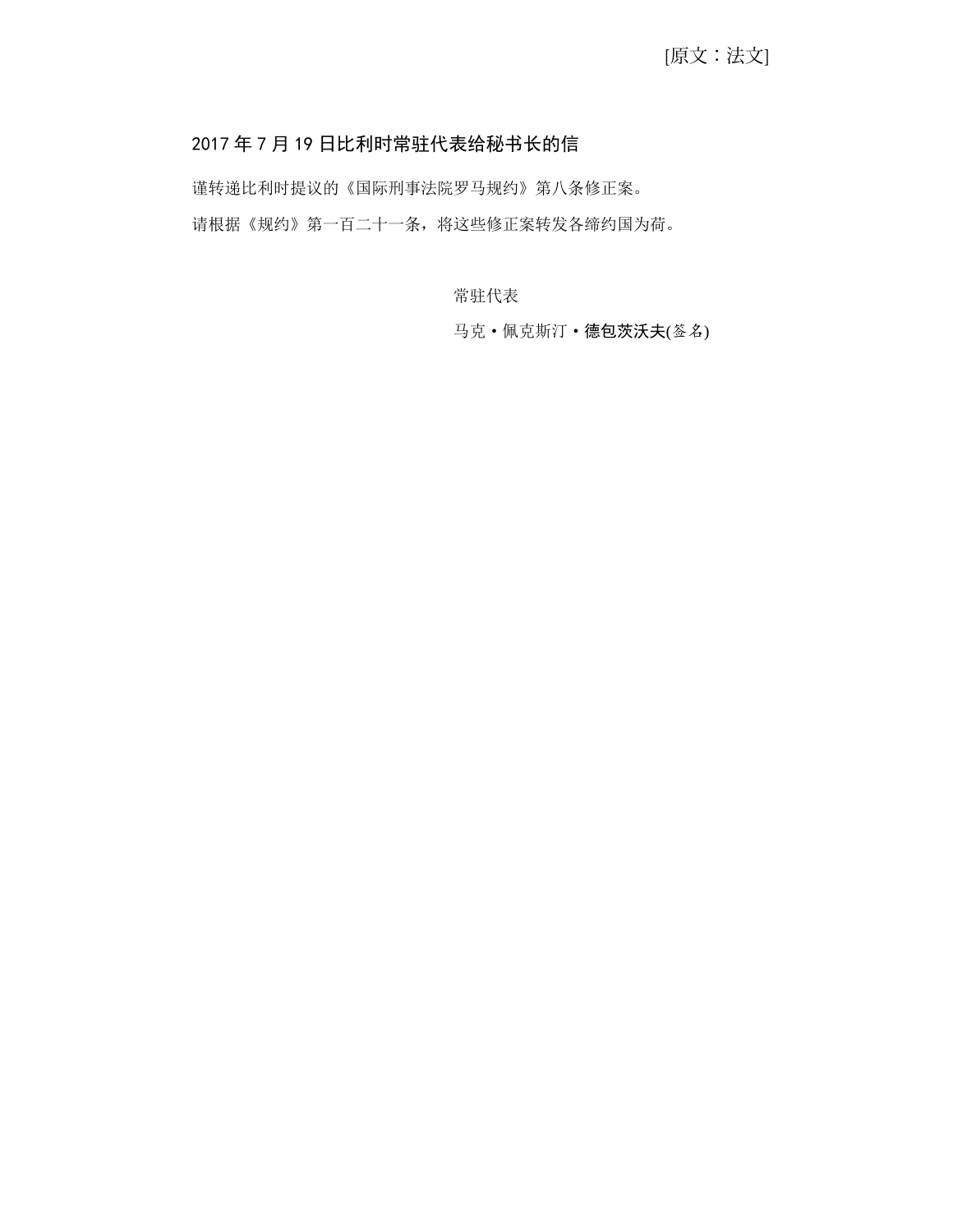## 《罗马规约》战争罪条款修正案草案

## 导言

本修正案的意图是在《罗马规约》第八条所列战争罪中增加四项战争罪。其 中每一项战争罪都涉及使用一种以滥杀滥伤方式造成巨大痛苦或杀戮的武器:

- 生物或毒素武器;
- 杀伤人员地雷;
- 利用在人体内可逃避 X 光检测的碎片造成伤害的武器;
- 造成永久失明的武器。

这四项罪行的依据是已获得广泛批准的国际文书。

我们注意到在当今的冲突中已使用了这些类型的武器,因此将国际刑事法院 的管辖范围扩大到涵盖这些武器的使用尤为重要。

将这些新的战争罪增列入《罗马规约》这样的文书中,将会巩固国际法律框 架,同时还能对受害人承受的这些罪行给予具体、正式的确认。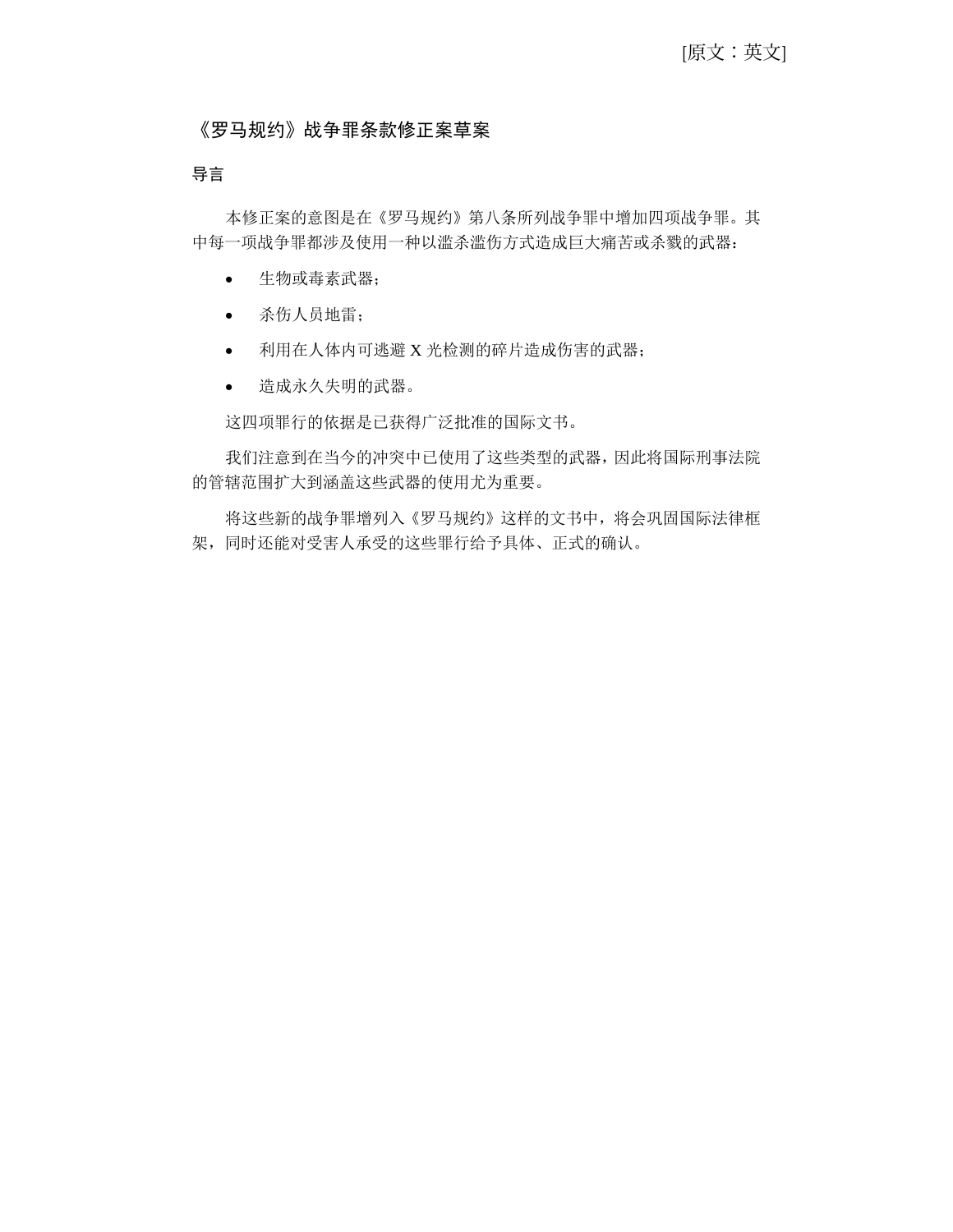## 《罗马规约》第八条修正案

- 1. 增列为第八条第二款第 2 项第 27 目和第八条第二款第 5 项第 16 目 使用采用微生物制剂或其他生物制剂或毒素的武器,不论其来源或生产方法 为何;
- 2. 增列为第八条第二款第 2 项第 28 目和第八条第二款第 5 项第 17 目 使用杀伤人员地雷;
- 3. 增列为第八条第二款第 2 项第 29 目和第八条第二款第 5 项第 18 目 使用其主要效果是利用在人体内可逃避 X 光检测的碎片造成伤害的武器;
- 4. 增列为第八条第二款第 2 项第 30 目和第八条第二款第 5 项第 19 目

使用经专门设计其唯一作战功能或作战功能之一是对未用增视器材状态下 的视觉器官即裸眼或佩戴视力矫正装置的眼睛造成永久失明的激光武器;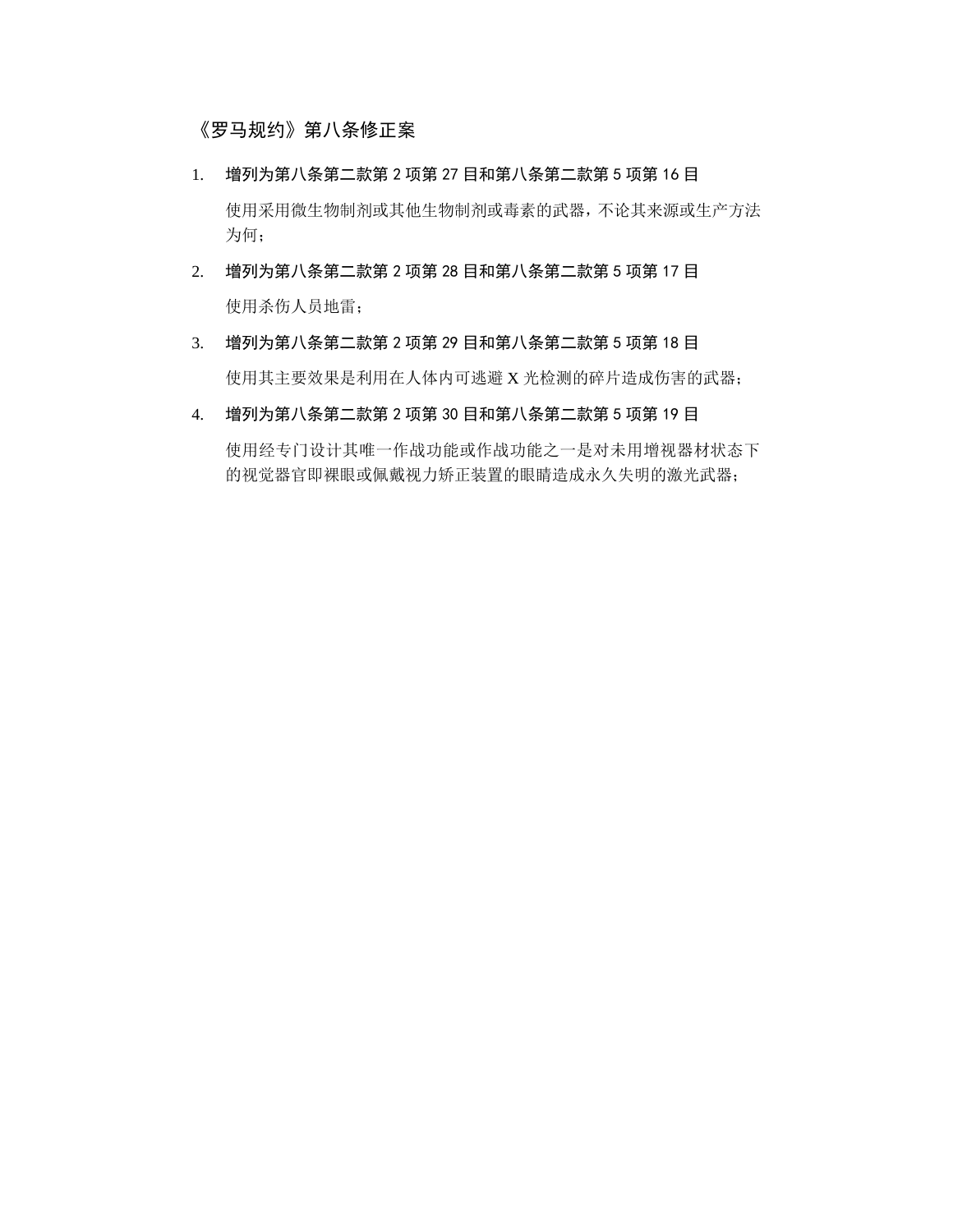New York, 19 July 2017

Sir,

I have the honour to transmit herewith the proposal of amendments by Belgium to article 8 of the Rome Statute of the International Criminal Court.

In accordance with article 121 of the Statute, I would be grateful if these proposed amendments could be communicated to States Parties.

Please accept, Sir, the assurances of my highest consideration.

(*signed*) Marc PECSTEEN de BUYTSWERVE Permanent Representative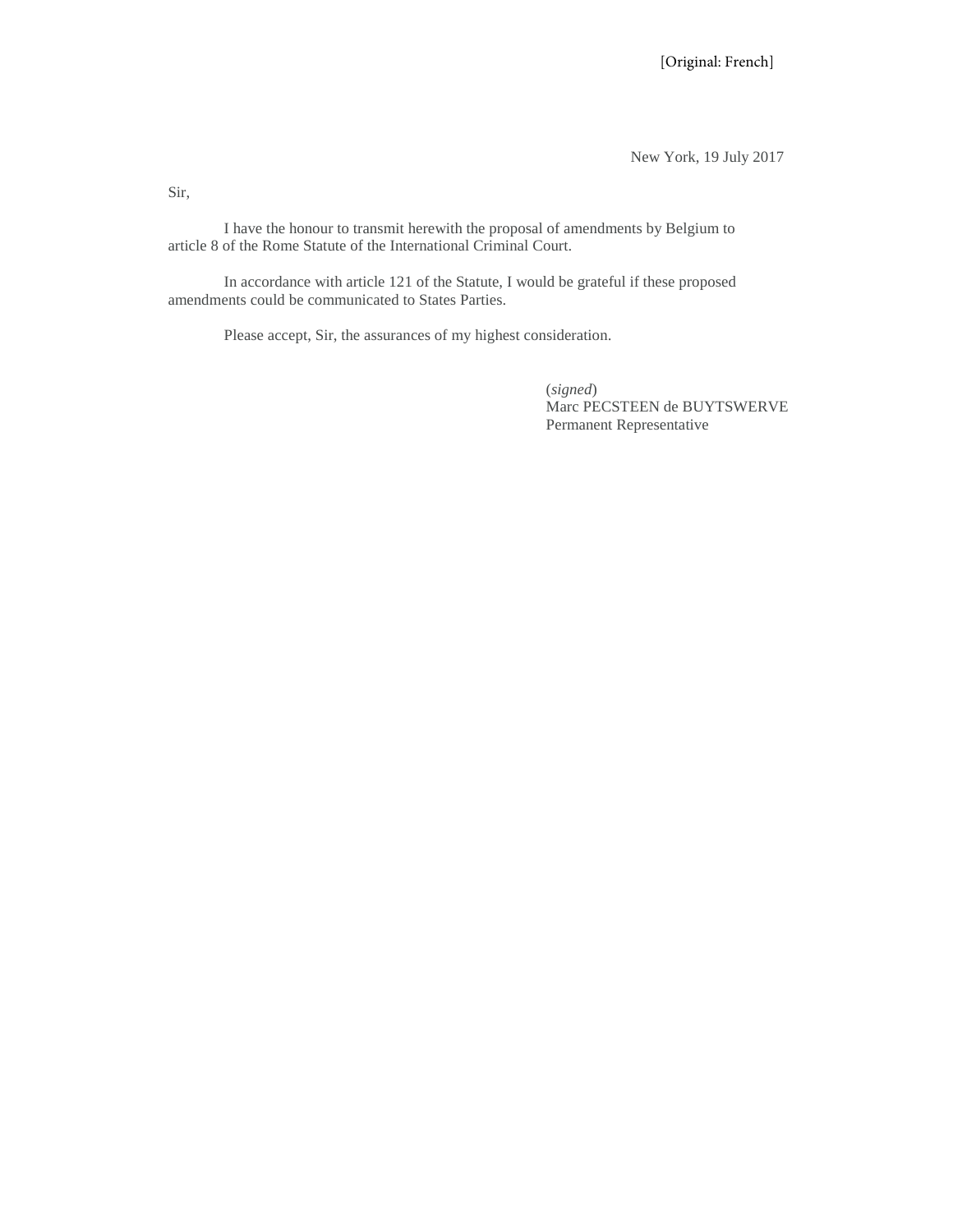#### **Draft Amendments to the Rome Statute on War Crimes**

#### **Introduction**

These amendments aim to add four war crimes to the list contained in Article 8 of the Rome Statute. Each of these war crimes involves the use of a type of weapon that causes immense suffering or killing in an indiscriminate way:

- Biological or toxin weapons
- Anti-personnel mines
- Weapons causing injuries by fragments which in the human body escape detection by X-rays
- Weapons causing permanent blindness.

These four crimes are based on international instruments that have been widely ratified.

Today's conflicts, in which we observe the use of these types of weapons, make it even more important that the jurisdiction of the International Criminal Court is extended to the use of these weapons.

The addition of these new war crimes in an instrument such as the Rome Statute will consolidate the international legal framework while also providing victims with a specific official recognition of the crimes they endured.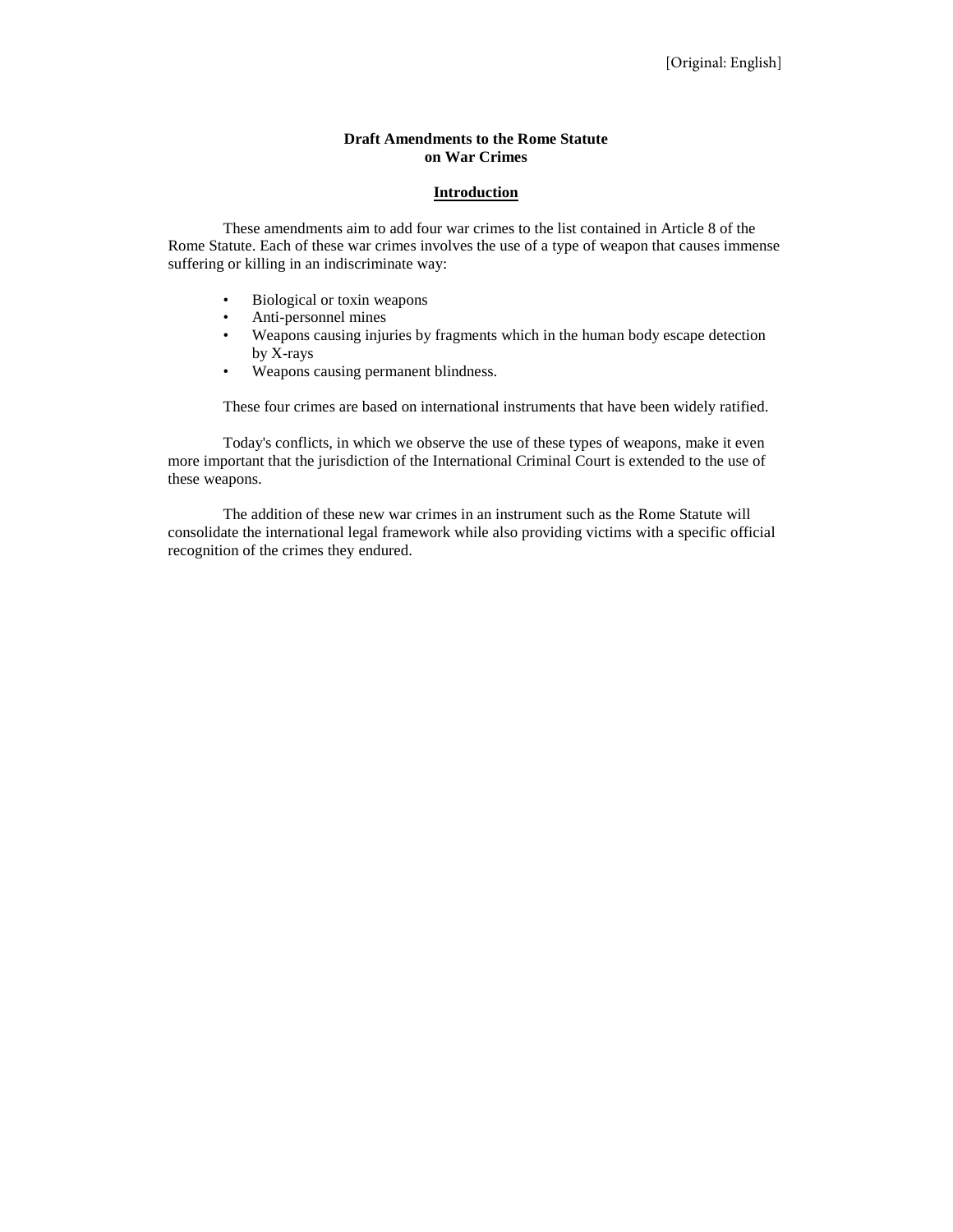### **Amendments to article 8 of the Rome Statute**

**1. To be inserted as article 8, paragraph 2 (b) (xxvii), and article 8, paragraph 2 (e) (xvi)**

Employing weapons, which use microbial or other biological agents, or toxins, whatever their origin or method of production;

**2. To be inserted as article 8, paragraph 2 (b) (xxviii), and article 8, paragraph 2 (e) (xvii)**

Using anti-personnel mines;

**3. To be inserted as article 8, paragraph 2 (b) (xxix), and article 8, paragraph 2 (e) (xviii)**

Employing weapons the primary effect of which is to injure by fragments which in the human body escape detection by X-rays;

**4. To be inserted as article 8, paragraph 2 (b) (xxx), and article 8, paragraph 2 (e) (xix)**

Employing laser weapons specifically designed, as their sole combat function or as one of their combat functions, to cause permanent blindness to unenhanced vision, that is to the naked eye or to the eye with corrective eyesight devices;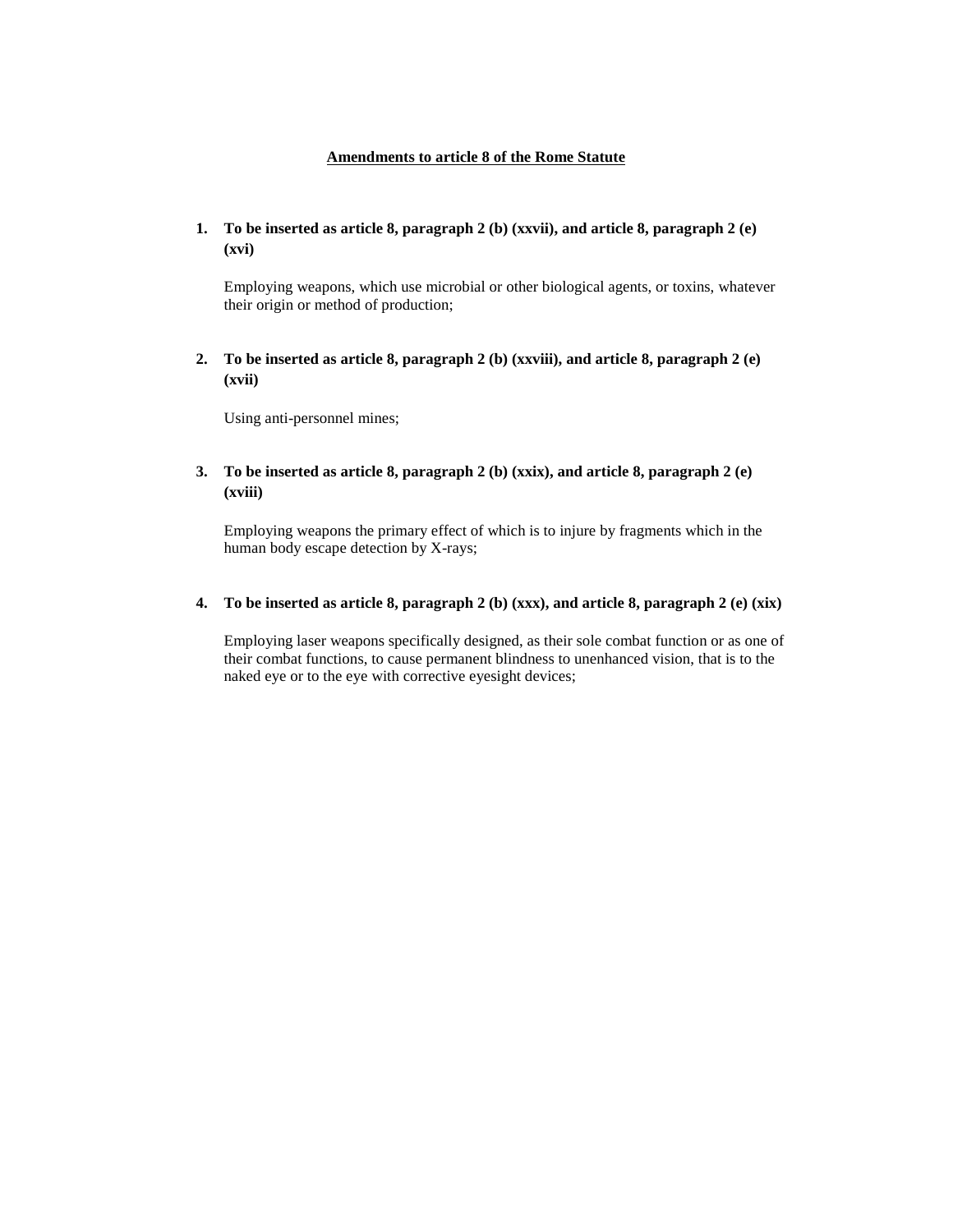New York, le 19 juillet 2017

Monsieur le Secrétaire général,

J'ai l'honneur de vous faire parvenir les propositions d'amendements de la Belgique relatifs à l'article 8 du Statut de Rome de la Cour pénale internationale.

Conformément à l'article 121 du Statut, je vous saurais gré de bien vouloir communiquer ces propositions aux États Parties.

Veuillez croire, Monsieur le Secrétaire général, aux assurances de ma très haute considération.

> (*signé*) Marc PECSTEEN de BUYTSWERVE Représentant Permanent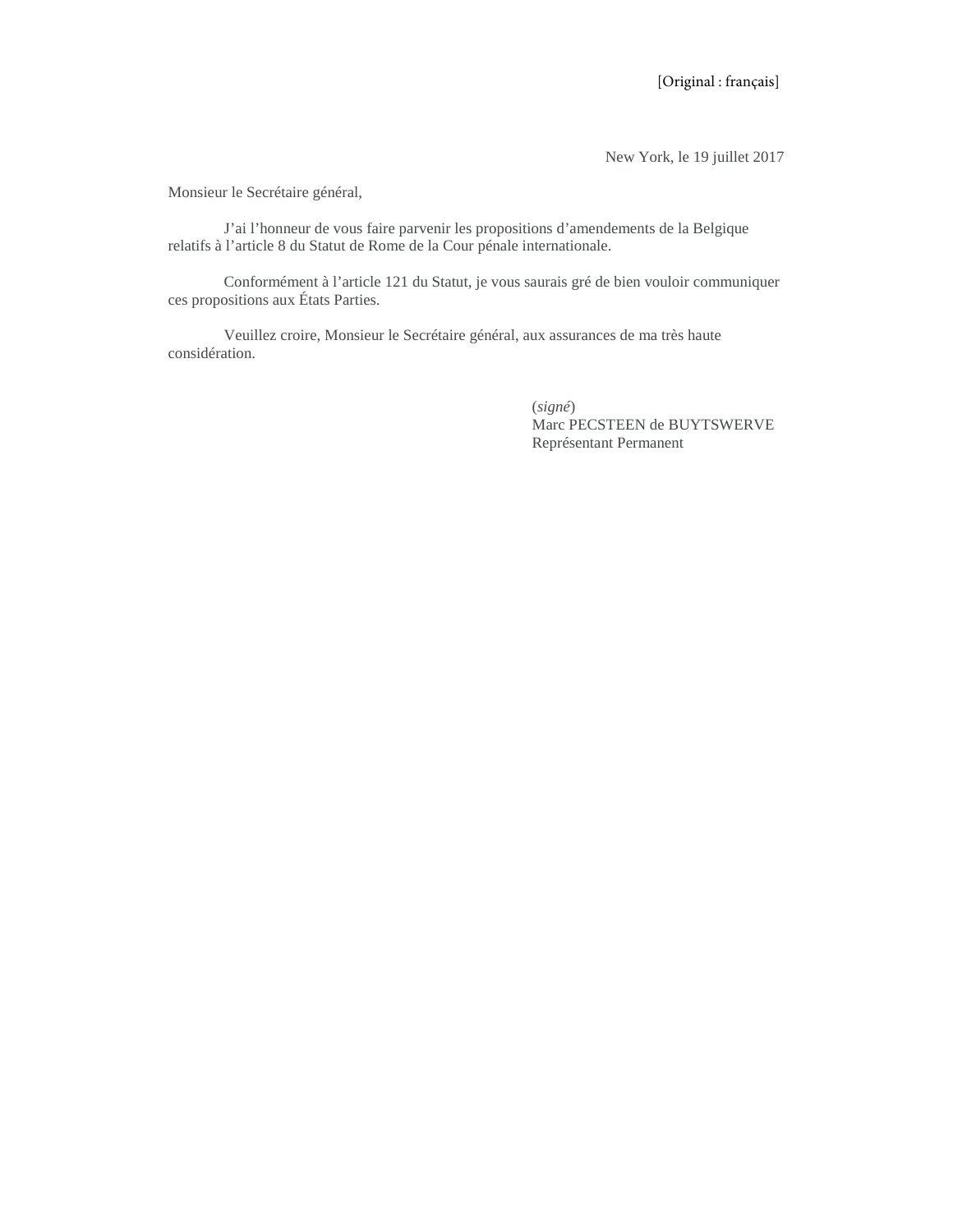#### **Projet d'amendements au Statut de Rome en ce qui concerne les crimes de guerre**

#### **Introduction**

Ces amendements visent à ajouter quatre crimes de guerre à la liste contenue dans l'article 8 du Statut de Rome. Chacun de ces crimes de guerre concerne l'utilisation d'un type d'arme causant d'immenses souffrances ou tuant de manière indiscriminée :

- Les armes biologiques ou toxines
- Les mines antipersonnel
- Les armes qui blessent par des éclats qui ne sont pas localisables par rayons X dans le corps humain
- Les armes entraînant une cécité permanente.

Ces quatre crimes sont basés sur des instruments internationaux qui ont été largement ratifiés.

Les conflits d'aujourd'hui, dans lesquels on observe l'usage de ces types d'armes, rendent encore plus important d'étendre la compétence de la Cour pénale internationale à l'utilisation de ces armes.

L'ajout de ces nouveaux crimes de guerre dans un instrument tel que le Statut de Rome viendra consolider le cadre juridique international tout en apportant aux victimes une reconnaissance officielle spécifique des crimes qu'elles ont subis.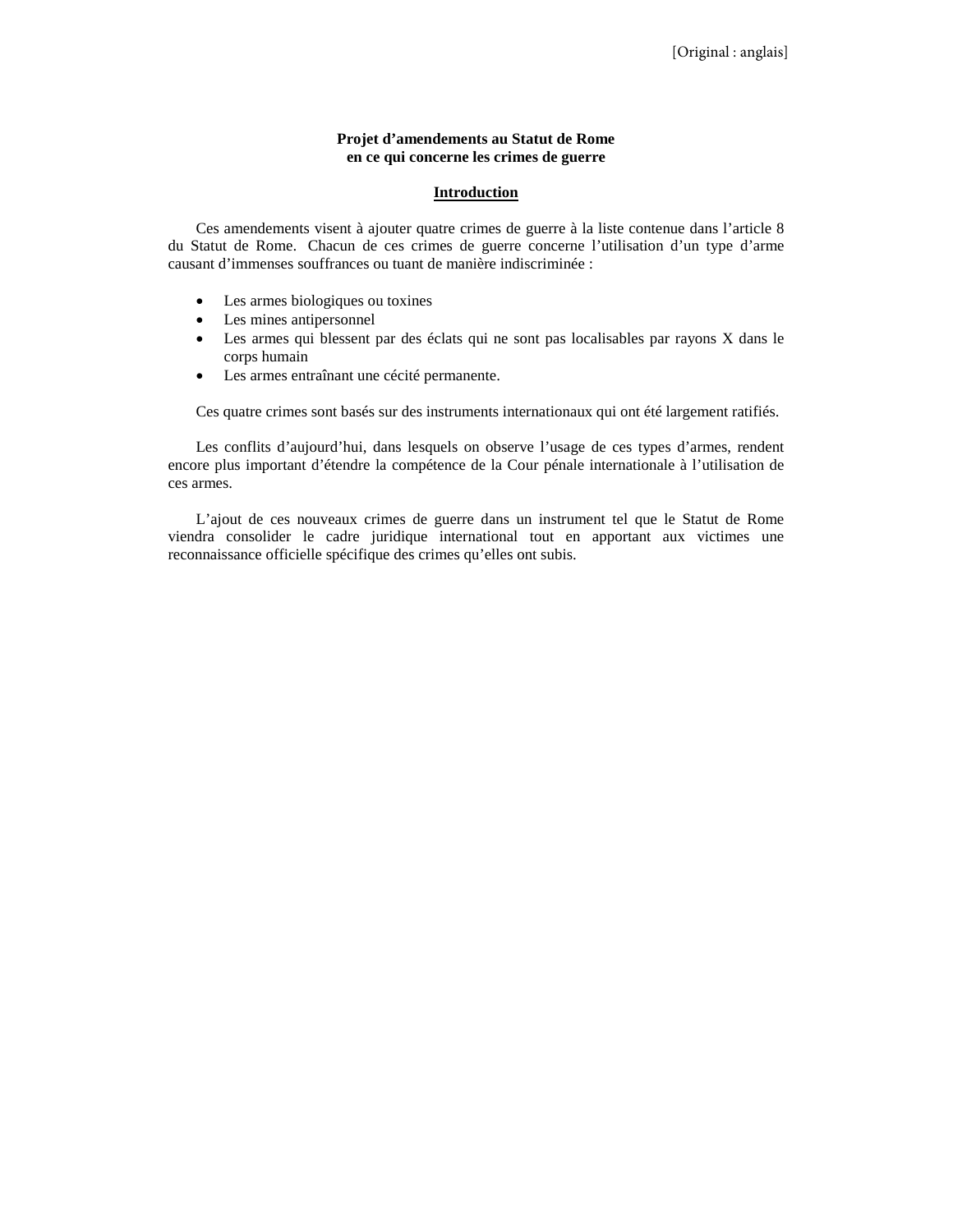## **Amendements à l'article 8 du Statut de Rome de la Cour pénale internationale**

**1. Ajouter à l'article 8, paragraphe 2, alinéa b) un sous-alinéa xxvii) et à l'article 8, paragraphe 2, alinéa e) un sous-alinéa xvi), qui se lisent comme suit :**

Le fait d'employer des armes qui utilisent des agents microbiologiques ou autres agents biologiques ainsi que des toxines, quels qu'en soient l'origine ou le mode de production;

**2. Ajouter à l'article 8, paragraphe 2, alinéa b) un sous-alinéa xxviii) et à l'article 8, paragraphe 2, alinéa e) un sous-alinéa xvii), qui se lisent comme suit :**

Le fait d'employer des mines antipersonnel;

**3. Ajouter à l'article 8, paragraphe 2, alinéa b) un sous-alinéa xxix) et à l'article 8, paragraphe 2, alinéa e) un sous-alinéa xviii), qui se lisent comme suit :**

Le fait d'employer des armes dont l'effet principal est de blesser par des éclats qui ne sont pas localisables par rayons X dans le corps humain;

**4. Ajouter à l'article 8, paragraphe 2, alinéa b) un sous-alinéa xxx) et à l'article 8, paragraphe 2, alinéa e) un sous-alinéa xix), qui se lisent comme suit :**

Le fait d'employer des armes à laser spécifiquement conçues de telle façon que leur seule fonction de combat ou une de leurs fonctions de combat soit de provoquer la cécité permanente chez des personnes dont la vision est non améliorée, c'est-à-dire qui regardent à l'œil nu ou qui portent des verres correcteurs;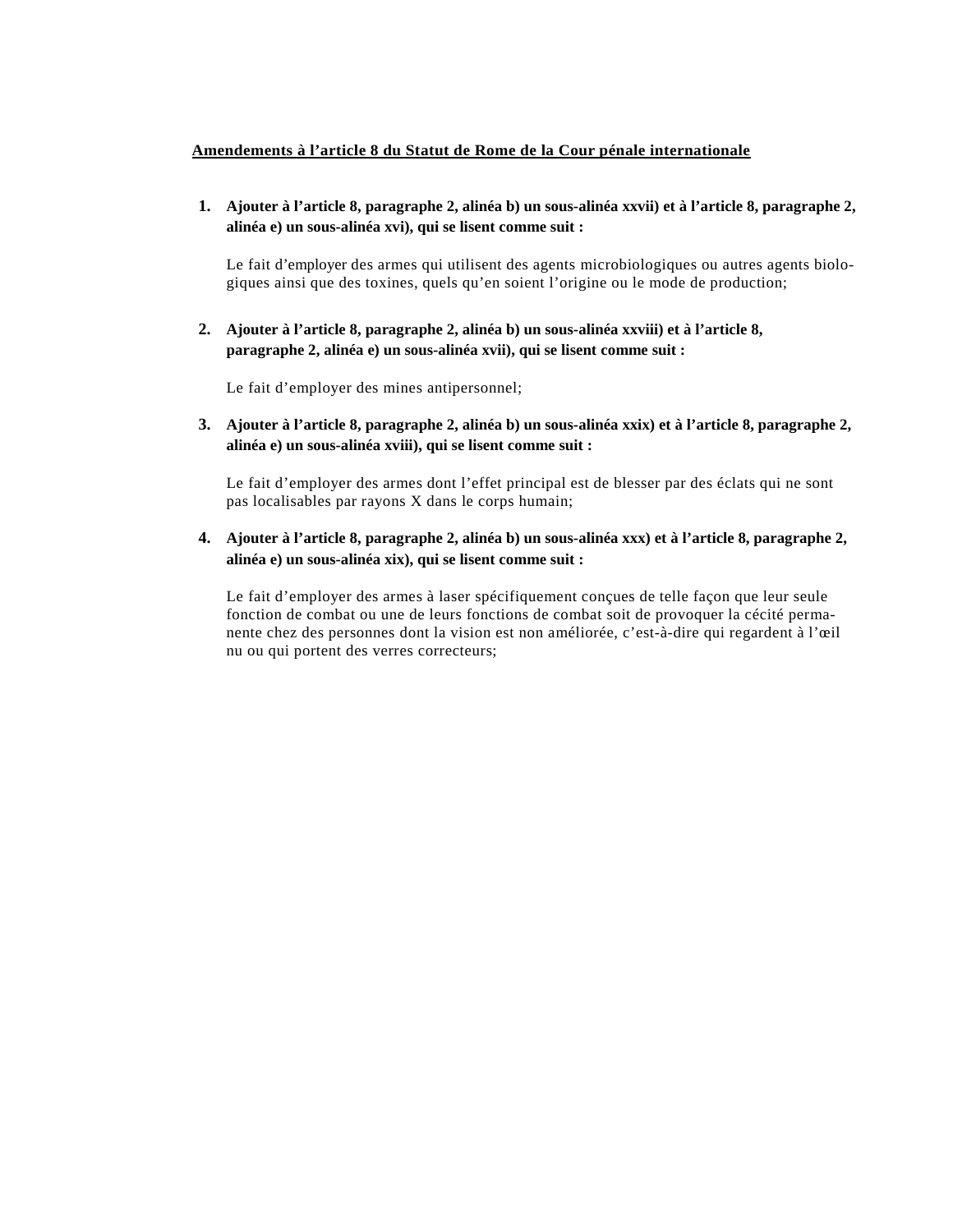Нью-Йорк, 19 июля 2017 г.

Господин Генеральный секретарь,

Я имею честь представить Вам предложения о поправках Бельгии, касающиеся статьи 8 Римского статута Международного уголовного суда.

Я был бы признателен Вам, если бы в соответствии со статьей 121 Статута Вы сообщили эти предложения государствам-участникам.

Примите, господин Генеральный секретарь, уверения в моем самом высоком уважении.

(*Подписано*)

Марк Пекстен де Бейтсверве Постоянный представитель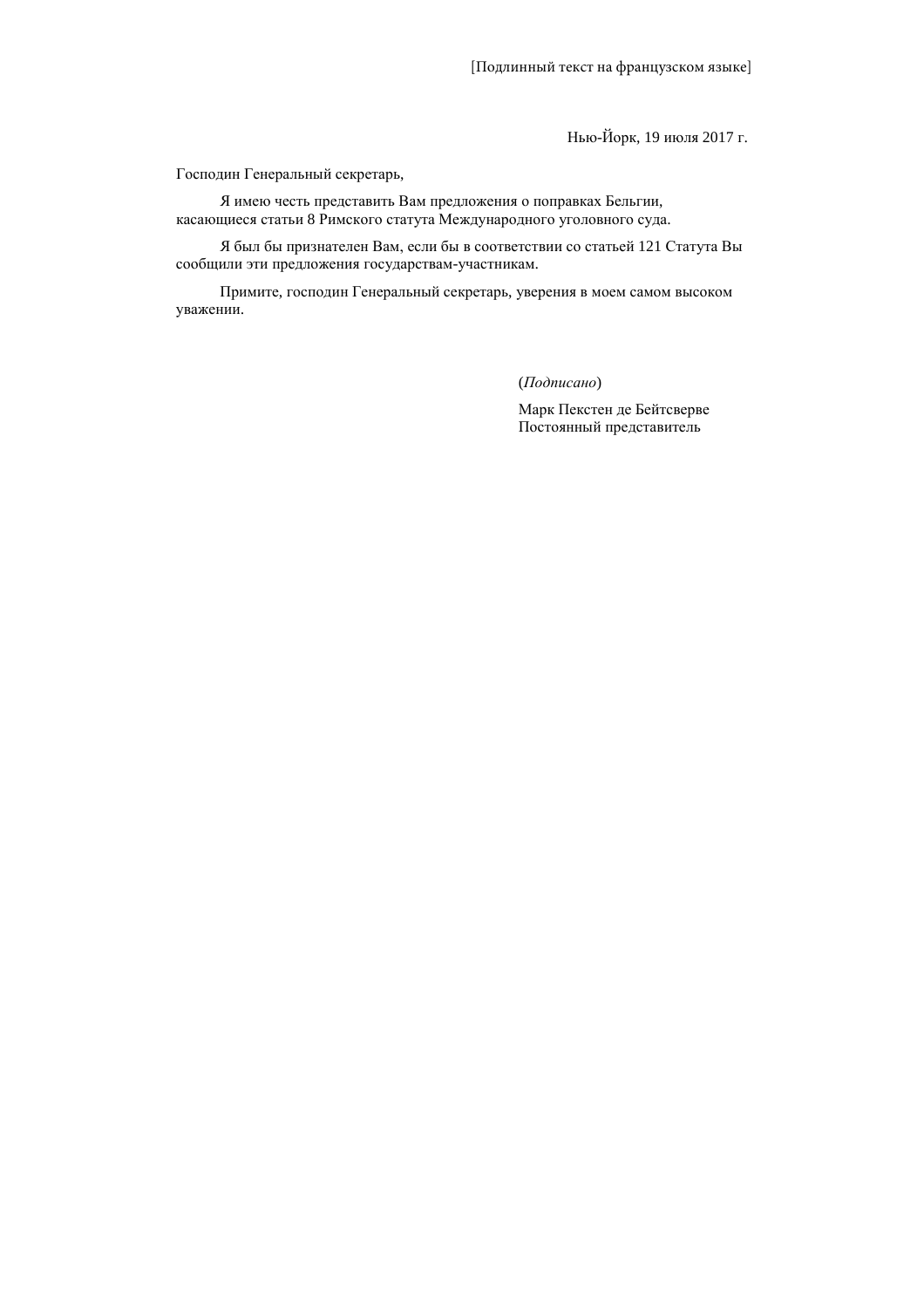#### **Проект поправок к Римскому статуту, касающихся военных преступлений**

#### **Введение**

Целью этих поправок является добавление четырех военных преступлений к перечню, содержащемуся в статье 8 Римского статута. Каждое из этих преступлений связано с использованием вида оружия, которое вызывает огромные страдания или убивает неизбирательным образом:

- биологическое или токсинное оружие;
- противопехотные мины
- оружие, наносящее повреждения осколками, которые не обнаруживаются в теле человека с помощью рентгеновских лучей; и
- оружие, причиняющее постоянную слепоту.

Эти четыре преступления основаны на международных договорах, которые были широко ратифицированы.

Сегодняшные конфликты, в ходе которых мы наблюдаем использование этих видов оружия, еще больше свидетельствуют о важности того, чтобы юрисдикция Международного уголовного суда распространялась на использование этого оружия.·

Добавление этих новых военных преступлений в такой договор, как Римский статут, консолидирует международную правовую основу, обеспечивая также при этом потерпевших конкретным официальным признанием преступлений, которые им пришлось пережить.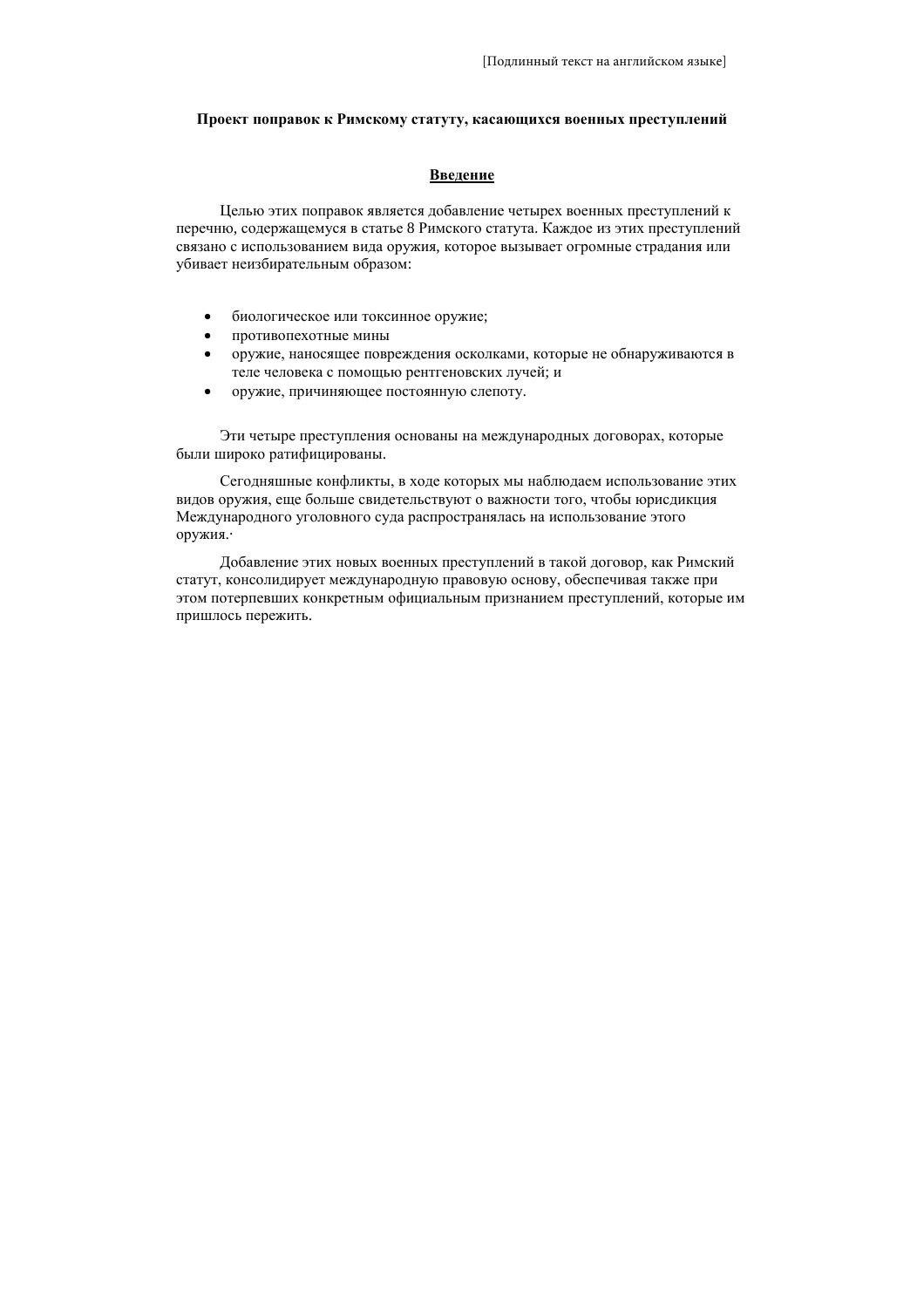#### **Поправки к статье 8 Римского статута**

### **1. Включить в качестве пункта 2 b) (xxvii) статьи 8 и пункта 2 e) (xvi) статьи 8**

применение оружия, использующего микробиологические или другие биологические агенты или токсины, каково бы ни было их происхождение или способ производства;

## **2. Включить в качестве пункта 2 b) (xxviii) статьи 8 и пункта 2 e) (xvii) статьи 8**

использование противопехотных мин;

## **3. Включить в качестве пункта 2 b) (xxix) статьи 8 и пункта 2 e) (xviii) статьи 8**

применение оружия, основное действие которого заключается в нанесении повреждений осколками, которые не обнаруживаются в теле человека с помощью рентгеновских лучей;

#### **4. Включить в качестве пункта 2 b) (xxx) статьи 8 и пункта 2 e) (xix) статьи 8**

применение лазерного оружия, специально предназначенного для использования в боевых действиях исключительно или в том числе для того, чтобы причинить постоянную слепоту органам зрения человека, не использующего оптические приборы, то есть незащищенным органам зрения или органам зрения, имеющим приспособления для корректировки зрения;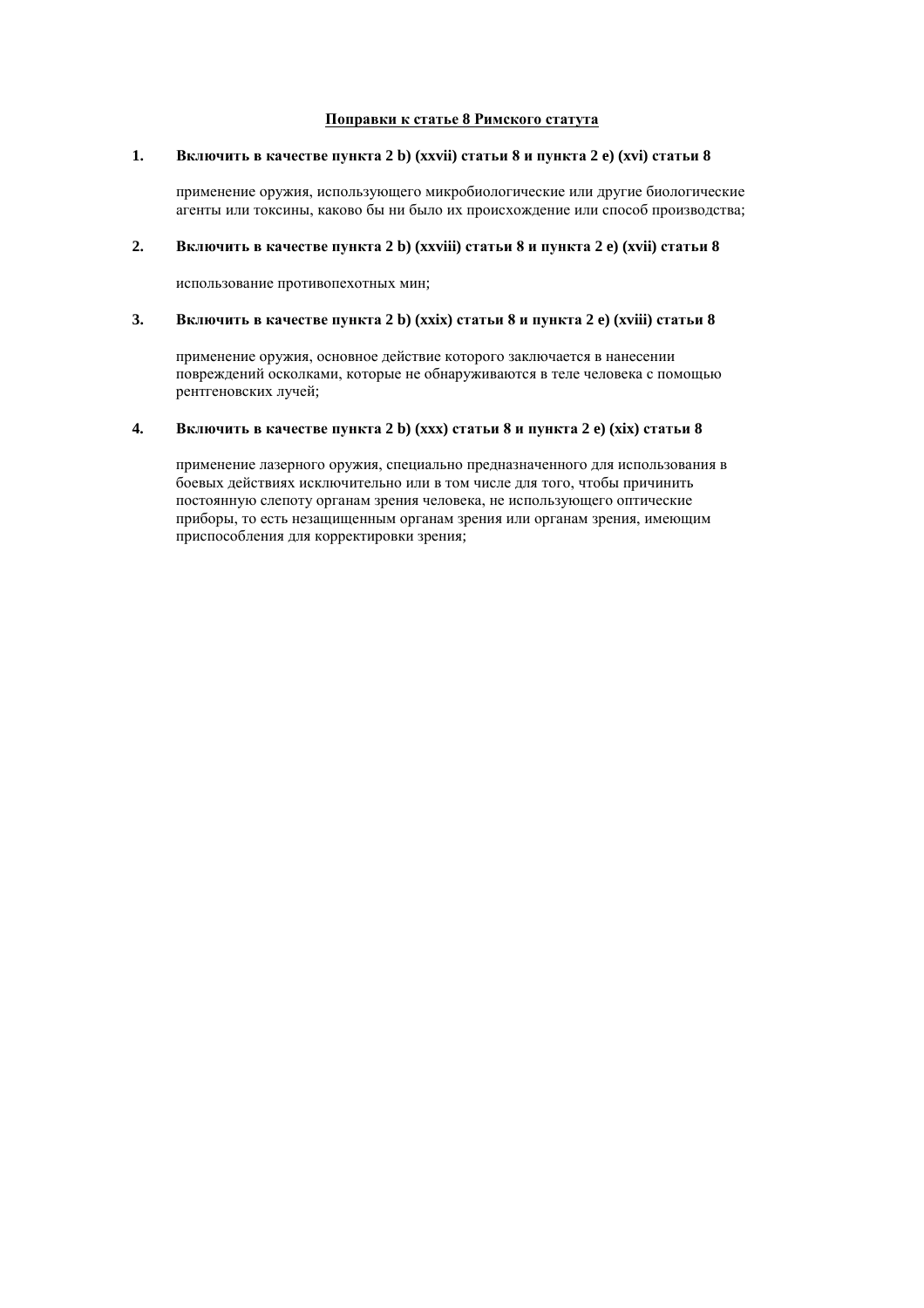Nueva York, 19 de julio de 2017

Excelencia:

Tengo el honor de presentar las propuestas de enmienda de Bélgica para el artículo 8 del Estatuto de Roma de la Corte Penal Internacional.

De conformidad con el artículo 121 del Estatuto, le agradecería que comunicase estas propuestas a los Estados Partes.

Ruego a Vuestra Excelencia acepte el testimonio de mi más alta consideración.

(*Firma*) Marc Pecsteen de Buytswerve Representante Permanente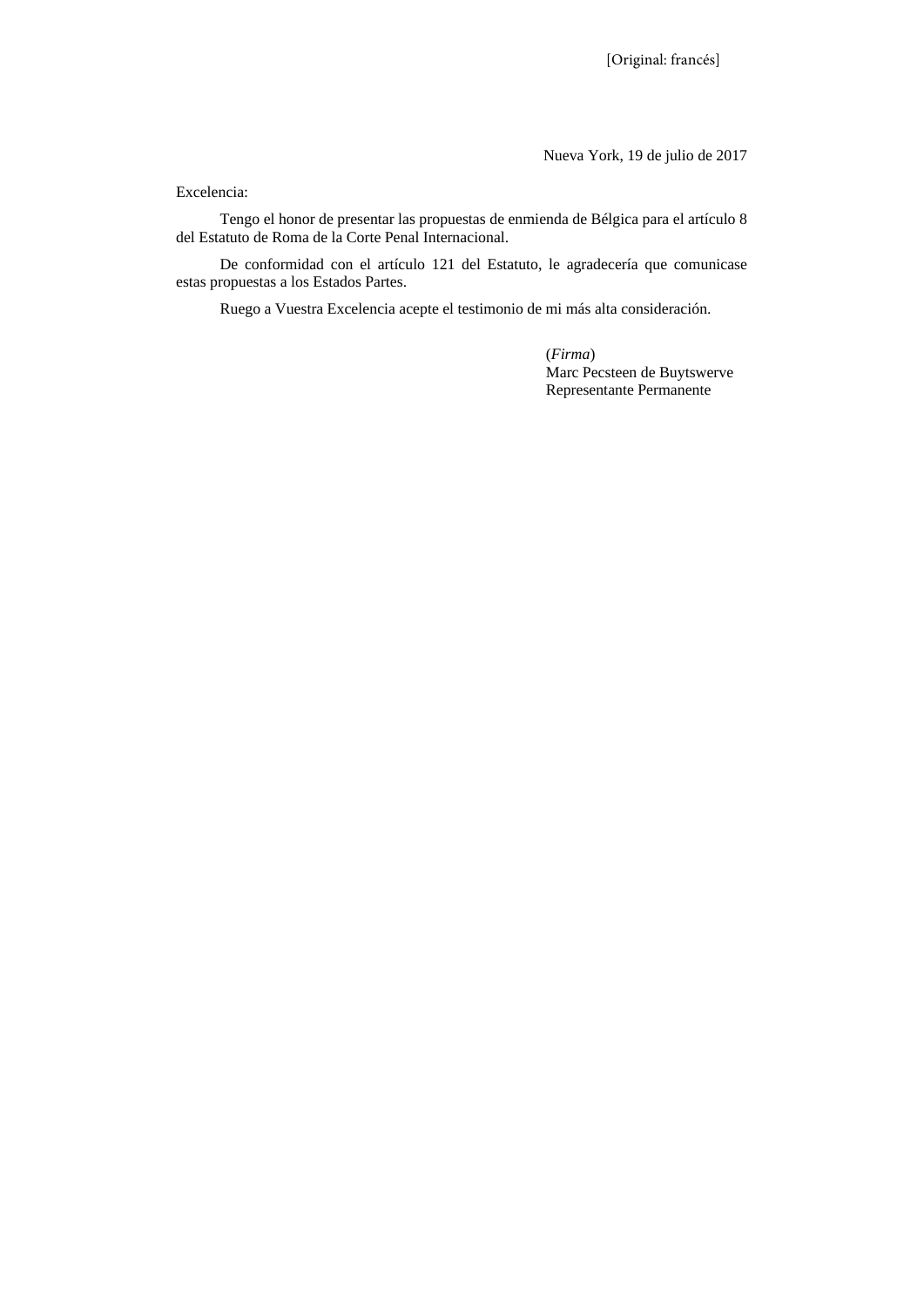### **Proyectos de enmiendas al estatuto de Roma sobre crímenes de guerra**

#### **Introducción**

Las enmiendas que se adjuntan tienen el propósito de añadir cuatro crímenes de guerra a la lista contenida en el artículo 8 del Estatuto de Roma. Cada uno de estos crímenes de guerra entraña el uso de un tipo de arma que causa grandes sufrimientos o la muerte de forma indiscriminada, y que son, a saber:

- armas biológicas o toxínicas;
- minas antipersonal;
- armas cuyo efecto principal sea lesionar mediante fragmentos que no puedan localizarse por rayos X en el cuerpo humano; y
- armas que causen ceguera permanente.

Estos cuatro crímenes se fundamentan en instrumentos internacionales que han sido ratificados por un gran número de Estados.

Los actuales conflictos, en los que se puede observar el empleo de estos tipos de armas, hacen aún más importante la ampliación de las competencias de la Corte Penal Internacional para cubrir el empleo de estas armas.

La incorporación de estos nuevos crímenes de guerra a un instrumento como el Estatuto de Roma consolidará el marco legal internacional; al mismo tiempo, brindará a las víctimas un reconocimiento oficial específico de los crímenes a los que fueron sometidas.